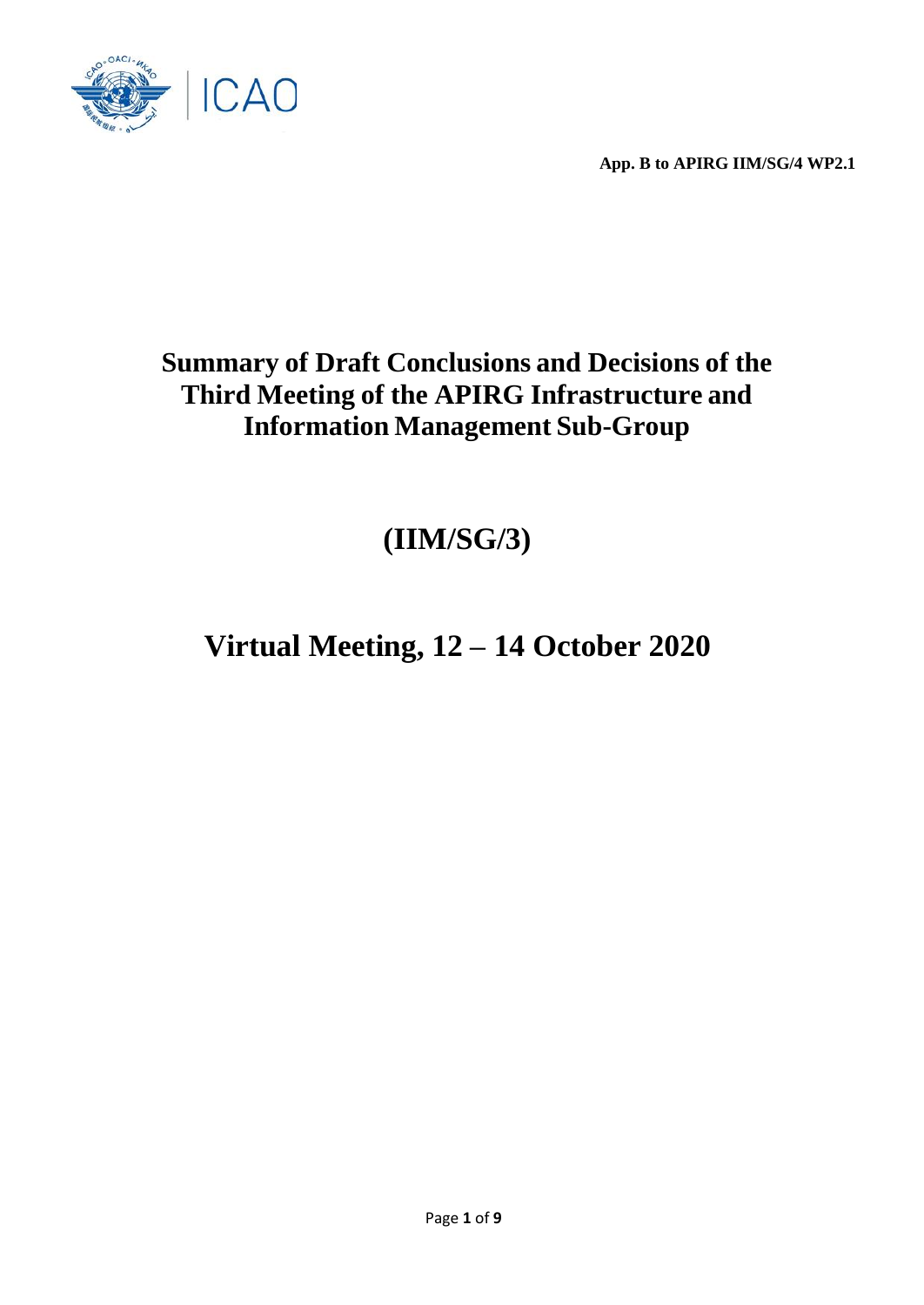| <b>Draft Conclusion/Decision</b>                                                                                                                                                                                                                                   | <b>Status of</b><br>implementation | <b>Comments</b> |
|--------------------------------------------------------------------------------------------------------------------------------------------------------------------------------------------------------------------------------------------------------------------|------------------------------------|-----------------|
| Draft Decision 3/1: Appointment of the Chairperson and Vice-<br>Chairperson of the Meeting:                                                                                                                                                                        | Completed                          |                 |
| In order to ensure effective chairing of the third meeting of the<br>APIRG IIM /SG and the coordination of its future activities,<br>Côte d'Ivoire and South Africa are respectively appointed as<br>Chairperson and Vice Chairperson of the APIRG IIM SG.         |                                    |                 |
| Draft Conclusion 3/2:<br>Implementation of APIRG IIM SG<br>outstanding Conclusions and Decisions                                                                                                                                                                   | <b>XXXXX</b>                       |                 |
| That;                                                                                                                                                                                                                                                              |                                    |                 |
| In order to effectively address pending issues identified by<br>APIRG IIM SG, States/ Organizations that have not yet done so,<br>undertake the effective implementation of the outstanding<br>conclusions and decisions of the previous APIRG IIM SG<br>meetings. |                                    |                 |
| Draft Conclusion 3/3: Participation in the activities of<br><b>APIRG IIM SG Project Teams</b>                                                                                                                                                                      | <b>In Progress</b>                 |                 |
| That;                                                                                                                                                                                                                                                              |                                    |                 |
| In order to increase the efficiency of the work of the<br><b>APIRG IIM SG:</b>                                                                                                                                                                                     |                                    |                 |
| The Secretariat will circulate the list of IIM Projects<br>a)<br>Teams to States/ Organizations not later than 16<br>November 2020;                                                                                                                                |                                    |                 |
| b) Member States/Organizations of the APIRG IIM<br>SG:                                                                                                                                                                                                             |                                    |                 |
| i. Update the Secretariat and confirm the list of their<br>nominees with their contact details by 29 January<br>2021;                                                                                                                                              |                                    |                 |
| ii. Verify the expertise, availability, commitment and<br>participation of their qualified experts; and                                                                                                                                                            |                                    |                 |
| iii. Take advantage of the available teleworking tools to<br>ensure their effective and continuous participation in<br>the activities of the IIM Sub Group and notify the<br>Secretariat in case of unavailability of appointed<br>experts.                        |                                    |                 |
| PIRG IIM SG Chair and vice chair convene<br>c)<br>quarterly PTCs coordination meetings to assess<br>the progress made and identify the challenges, the<br>first meeting should be conducted before 14<br>January 2021.                                             |                                    |                 |
| <b>Draft Conclusion 3/4:</b><br><b>Effective and efficient coordination of</b>                                                                                                                                                                                     | <b>In Progress</b>                 |                 |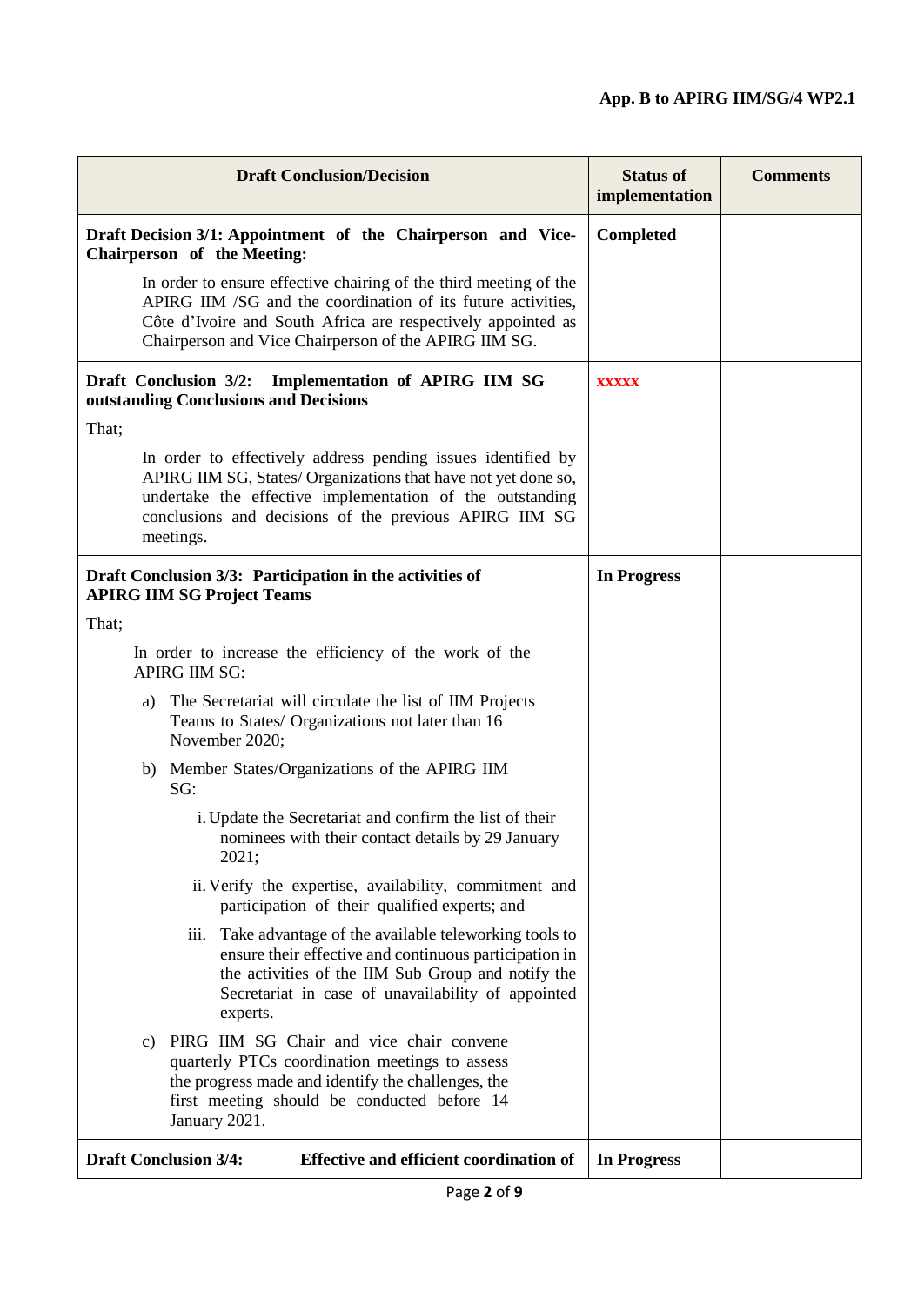| <b>Draft Conclusion/Decision</b>                                                                                                                                                                                                                                                                   | <b>Status of</b><br>implementation | <b>Comments</b>                    |
|----------------------------------------------------------------------------------------------------------------------------------------------------------------------------------------------------------------------------------------------------------------------------------------------------|------------------------------------|------------------------------------|
| the IIM Projects Activities.                                                                                                                                                                                                                                                                       |                                    |                                    |
| That;                                                                                                                                                                                                                                                                                              |                                    |                                    |
| In order to efficiently contribute to the APIRG IIM projects<br>activities and to ensure their timely completion                                                                                                                                                                                   |                                    |                                    |
| The Secretariat to distribute the projects survey<br>a)<br>questionnaires by 16 November 2020;                                                                                                                                                                                                     |                                    |                                    |
| States to:<br>b)                                                                                                                                                                                                                                                                                   |                                    |                                    |
| i.<br>Respond to the survey questionnaire before<br>31 March 2021; and                                                                                                                                                                                                                             |                                    |                                    |
| ii.<br>Continuously take the necessary measures for the<br>effective and active attendance of their experts in<br>the APIRG IIM Projects activities                                                                                                                                                |                                    |                                    |
| <b>Draft Conclusion 3/5:</b><br>Operationalization of the APIRG IIM<br>SG COM Project 2 and AIM Project 3                                                                                                                                                                                          | <b>XXXX</b>                        | <b>Under the</b><br>supervision of |
| That;                                                                                                                                                                                                                                                                                              |                                    | <b>RO CNS</b><br><b>WACAF</b>      |
| In order to operationalize the APIRG IIM SG COM Project 2-<br>Implementation of Ground/Ground communication<br>(AFTN,<br>AMHS) and AIM Project 3-Implementation of the provision<br>of electronic terrain and obstacle data (e-TOD) in the AFI Region,<br>Nigeria, not later than 30 October 2020: |                                    |                                    |
| Confirm formally, through a correspondence in response to<br>a)<br>ICAO State Letter T 17/6.11 (C)-0726 dated 05 December<br>2019, their commitment to lead the APIRG IIM SG COM<br>Project 2 and AIM Project 3;                                                                                   |                                    |                                    |
| b) Appoint the related Projects Team Coordinators and<br>forward their details to the Secretariat for sharing and<br>appointment of Projects Team members by<br>States/Organizations; and                                                                                                          |                                    |                                    |
| The PTCs appointed by Nigeria convene as soon as possible<br>c)<br>preferably before 15 January 2021 the first projects<br>coordination meetings to develop and forward to the<br>Secretariat, for sharing, the Projects documents.                                                                |                                    |                                    |
| Draft Conclusion 3/6: Cooperation and harmonization<br>in planning implementing,<br>operation and monitoring                                                                                                                                                                                       | <b>In Progress</b>                 |                                    |
| That, In order to build sustainable aeronautical infrastructure and<br>information systems, and reinforce cooperation and harmonization in<br>planning and expeditious implementation, operation and monitoring of<br>interconnected systems,                                                      |                                    |                                    |
| States/Organizations be urged to take appropriate measures<br>and actions, aimed at integrating their programme/plans into<br>Regional initiatives promoted by the framework of APIRG                                                                                                              |                                    |                                    |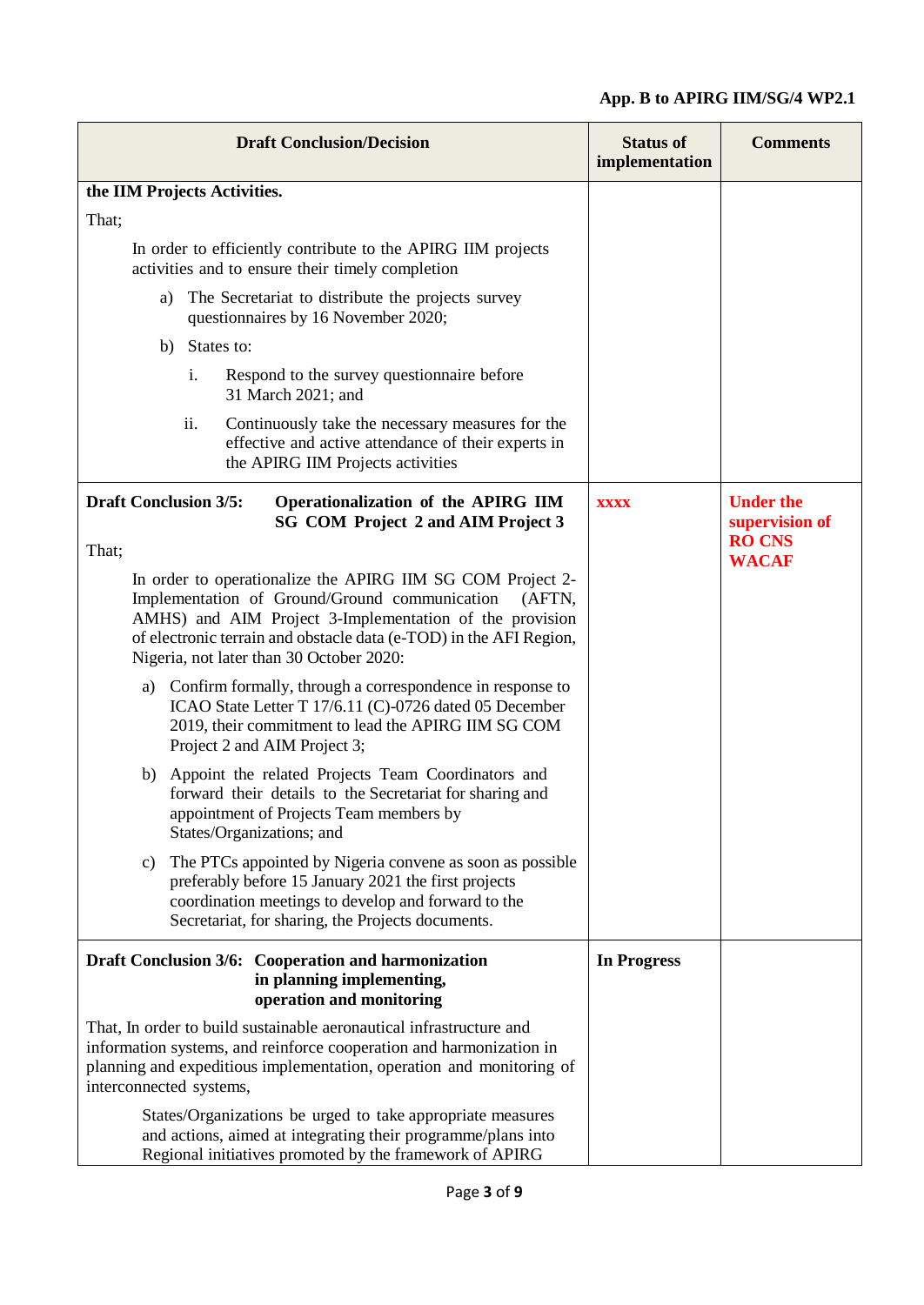| <b>Draft Conclusion/Decision</b>                                                                                                                                                                                                                                               |                              | <b>Status of</b><br>implementation                                                                                                                                                                                                                                                                                                      | <b>Comments</b>    |  |
|--------------------------------------------------------------------------------------------------------------------------------------------------------------------------------------------------------------------------------------------------------------------------------|------------------------------|-----------------------------------------------------------------------------------------------------------------------------------------------------------------------------------------------------------------------------------------------------------------------------------------------------------------------------------------|--------------------|--|
|                                                                                                                                                                                                                                                                                | projects approach.           |                                                                                                                                                                                                                                                                                                                                         |                    |  |
| <b>Draft Conclusion 3/7:</b>                                                                                                                                                                                                                                                   |                              | <b>AFI IWXXM Implementation</b><br>Guideline and development of<br>capabilities of handling OPMET data<br>in digital format                                                                                                                                                                                                             | Completed          |  |
| That:                                                                                                                                                                                                                                                                          |                              |                                                                                                                                                                                                                                                                                                                                         |                    |  |
| digital format:                                                                                                                                                                                                                                                                |                              | In the framework of the ICAO Annex 3 provision related to<br>the IWXXM and to improve the exchange of OPMET data in                                                                                                                                                                                                                     |                    |  |
| a)                                                                                                                                                                                                                                                                             |                              | The Secretariat should support the coordinators and<br>members of MET Project 1 to take the appropriate<br>measures and steps to ensure that the AFI IWXXM<br>Implementation Guideline document as contained in<br>Appendix E is finalized and submitted to the APCC and<br>be made available to States not later than 15 January 2021; |                    |  |
| b)                                                                                                                                                                                                                                                                             | Annex 3;                     | States be invited to expedite the development of IWXXM<br>capabilities for exchange of OPMET data in digital format<br>to meet the implementation date in accordance with ICAO                                                                                                                                                          |                    |  |
| c)                                                                                                                                                                                                                                                                             | systems; and                 | States that have developed capabilities for exchange of<br>OPMET data in digital format are encouraged to enter into<br>bilateral/multilateral agreements for testing of their                                                                                                                                                          |                    |  |
|                                                                                                                                                                                                                                                                                | <b>AMHS Manual.</b>          | d) d) COM Project 2, consider the provision of the AFI<br>AMHS Manual and integrate an appendix focusing on the<br>AMHS Profile for OPMET IWXXM in line with the EUR                                                                                                                                                                    |                    |  |
| Coordination of Regional AAO and IIM<br><b>Draft Conclusion 3/8:</b><br><b>Projects</b>                                                                                                                                                                                        |                              |                                                                                                                                                                                                                                                                                                                                         | In Progress        |  |
| That:                                                                                                                                                                                                                                                                          |                              |                                                                                                                                                                                                                                                                                                                                         |                    |  |
| In order to comply with ANS operational requirements:<br>Each PTC with the support of the Secretariat regularly review<br>a)<br>the project document, identify and act upon IIM project linkage<br>with AAO Projects and circulate a linkage matrix amongst<br>Projects Teams; |                              |                                                                                                                                                                                                                                                                                                                                         |                    |  |
| The Projects Teams identify coordination actions to be<br>b)<br>undertaken in order to prevent duplication and ensure<br>harmonization of the implementation of ASBU modules and<br>threads.                                                                                   |                              |                                                                                                                                                                                                                                                                                                                                         |                    |  |
|                                                                                                                                                                                                                                                                                | <b>Draft Conclusion 3/9:</b> | <b>Funding IIM Projects.</b>                                                                                                                                                                                                                                                                                                            | <b>In Progress</b> |  |
| That                                                                                                                                                                                                                                                                           |                              |                                                                                                                                                                                                                                                                                                                                         |                    |  |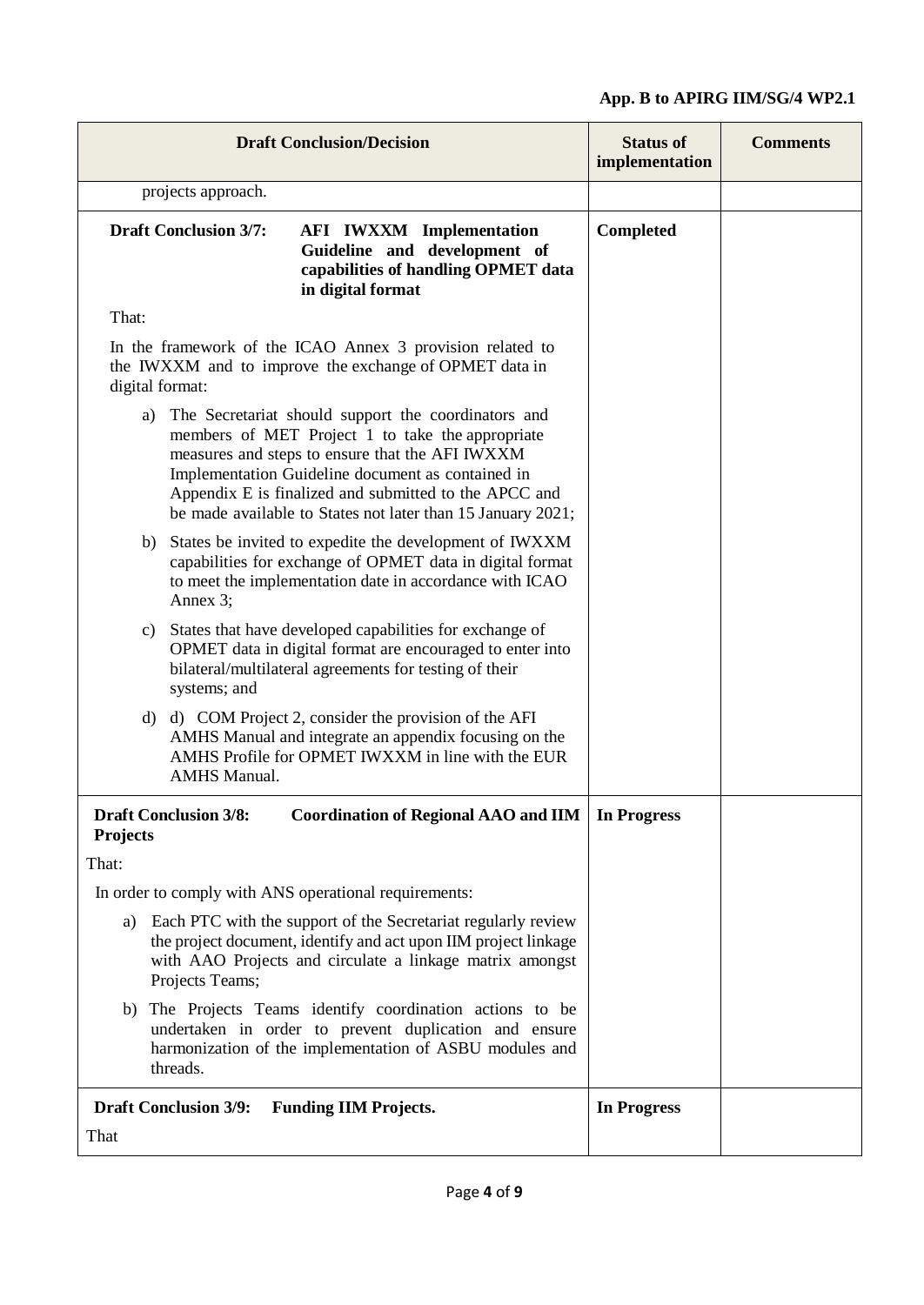| <b>Draft Conclusion/Decision</b>                                                                                                                                                                                                                                                   | <b>Status of</b><br>implementation | <b>Comments</b> |
|------------------------------------------------------------------------------------------------------------------------------------------------------------------------------------------------------------------------------------------------------------------------------------|------------------------------------|-----------------|
| In order to facilitate IIM Project funding:                                                                                                                                                                                                                                        |                                    |                 |
| a) Projects Teams expedite the finalization of the projects<br>initiation documentation (Description, Organization, Term of<br>Reference, Business case, Plans, questionnaires, projects inter<br>linkage) and project cost estimation for consideration by the<br>APCC and APIRG; |                                    |                 |
| The APCC review the consolidated package of IIM projects for<br>b)<br>submission to APIRG; and                                                                                                                                                                                     |                                    |                 |
| c) The APIRG Chair with the assistance of the Secretariat and<br>C)<br>AFCAC promote the package of IIM projects to funding<br>organizations.                                                                                                                                      |                                    |                 |
| <b>Draft Decision 3/10:</b><br><b>AIM Project 1 activities</b>                                                                                                                                                                                                                     | <b>Completed</b>                   |                 |
| That;                                                                                                                                                                                                                                                                              |                                    |                 |
| In the framework of the conduct of the project,                                                                                                                                                                                                                                    |                                    |                 |
| the proposed AIM Project 1 activities with its associated project<br>deliverables for $2021-2023$ as contained in Appendix F is<br>adopted for submission to the approval of the APCC.                                                                                             |                                    |                 |
| <b>Draft Conclusion 3/11:</b><br>Coordination and guidance on the<br>implementation of AIM Go-Team<br>activities in AFI States                                                                                                                                                     | <b>In Progress</b>                 |                 |
| That;                                                                                                                                                                                                                                                                              |                                    |                 |
| For the successful implementation of the activities of the<br>"AIM Go-Team for the AFI Region";                                                                                                                                                                                    |                                    |                 |
| The Secretariat provides the project with guidance on the<br>a)<br>implementation of the Go-Team activities in the AFI<br>States and distributes the updated questionnaire for States<br>to respond not later than 31 March 2021;                                                  |                                    |                 |
| b)<br>States, in consideration of the slow progress made in the<br>Region's effective implementation of QMS in AIM<br>undertake the necessary action not later than 14<br>January 2021 to expedite this activity through:                                                          |                                    |                 |
| i. Nominating AIM focal point(s) to the PTC and<br>copy to the IIM Secretariat; and                                                                                                                                                                                                |                                    |                 |
| ii. Expressing their willingness to participate in<br>the Regional AIM QMS Go-Teams by<br>providing subject matter experts.                                                                                                                                                        |                                    |                 |
| <b>Draft Decision 3/12:</b><br><b>Development of IIM Projects Master</b><br>Plan                                                                                                                                                                                                   |                                    |                 |
| That;                                                                                                                                                                                                                                                                              |                                    |                 |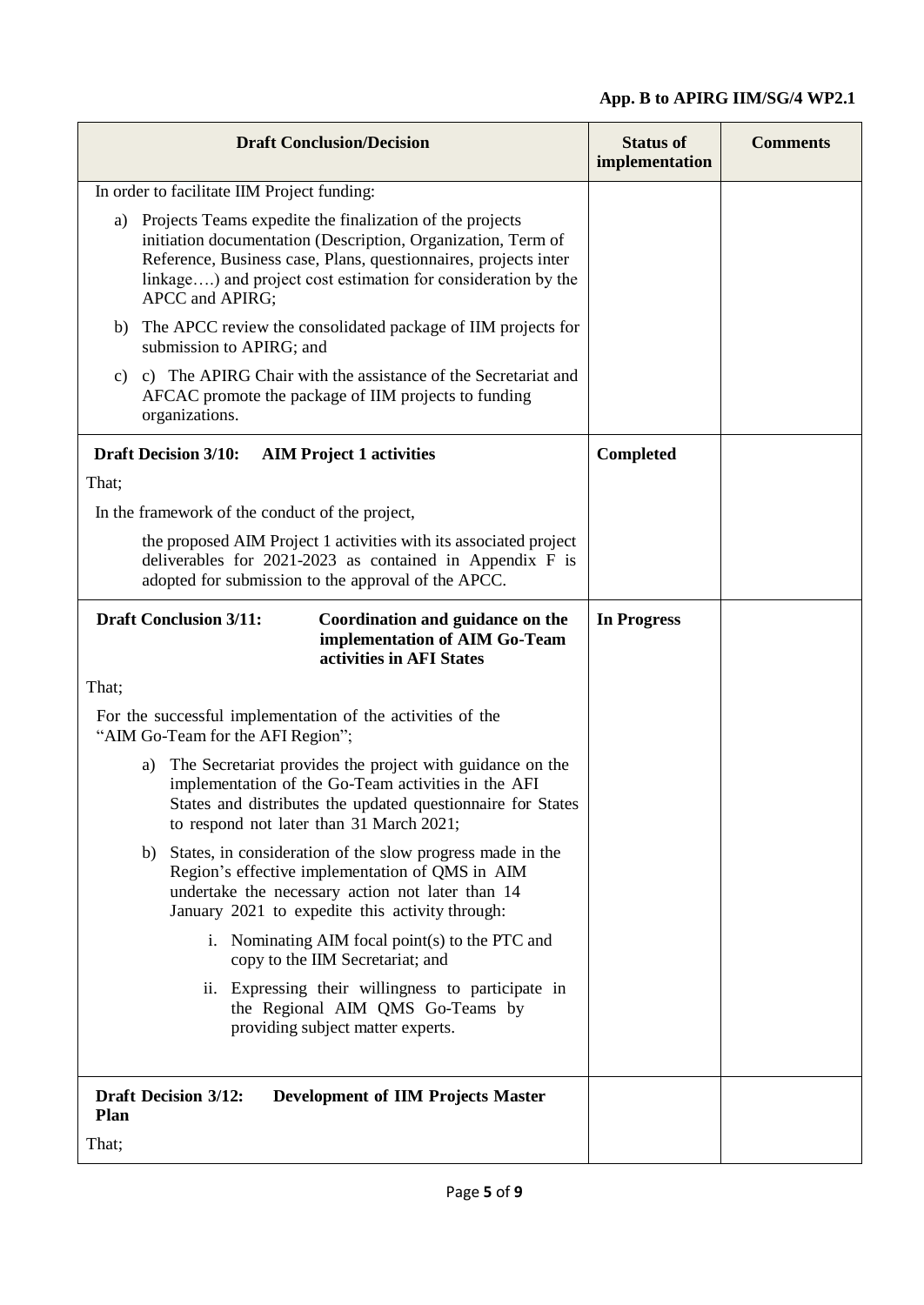| <b>Draft Conclusion/Decision</b>                                                                                                                                                                                                                                                                                                         | <b>Status of</b><br>implementation | <b>Comments</b>                 |
|------------------------------------------------------------------------------------------------------------------------------------------------------------------------------------------------------------------------------------------------------------------------------------------------------------------------------------------|------------------------------------|---------------------------------|
| In order to facilitate IIM Projects planning implementation and<br>monitoring:                                                                                                                                                                                                                                                           |                                    |                                 |
| A Project Team Coordinator Core Team (South Africa,<br>Cameroon, Cote d'Ivoire and Uganda) is established with the<br>assistance of the Secretariat under the supervision of Chair and<br>Vice Chair to develop the IIM Projects Master Plan by 31 July<br>2021; track all the IIM Projects activities and provide quarterly<br>reports. |                                    |                                 |
| Draft Conclusion 3/13: Cyber Safety and Resilience of the Air<br><b>Navigation Systems</b>                                                                                                                                                                                                                                               | In progress                        |                                 |
| That;                                                                                                                                                                                                                                                                                                                                    |                                    |                                 |
| In order to increase States/Organizations technical personnel capability<br>in cyber securing ANS systems,                                                                                                                                                                                                                               |                                    |                                 |
| ICAO with the collaboration of the industry within the<br>framework of the APIRG mechanism, increase its support in<br>activities aimed at raising awareness of ANS Cyber safety and<br>resilience through webinars/workshops/seminars on Cyber<br>safety and resilience of ANS systems for AFI Region.                                  |                                    |                                 |
| Draft Conclusion 3/14: Submission of expert names for the<br><b>SPEC</b> project                                                                                                                                                                                                                                                         | <b>Xxxx In</b><br>progress         | <b>But need</b><br>confirmation |
| That;                                                                                                                                                                                                                                                                                                                                    |                                    | from SPEC TPC<br>(Gerald A of   |
| In order to increase the level of representation in the Spectrum<br>Project, States represented in APIRG IIM SG/3 be urged to:                                                                                                                                                                                                           |                                    | <b>UCAA</b> )                   |
| Submit names of experts to form part of the SPEC project; and<br>a)                                                                                                                                                                                                                                                                      |                                    |                                 |
| b) Review the draft TOR, Project Description, and Project<br>planning documentation for consideration in the forthcoming<br>SPEC project Virtual meeting to be hosted before 30<br>November 2020                                                                                                                                         |                                    |                                 |
| Draft Conclusion 3/15: Preparation of ITU WRC-23                                                                                                                                                                                                                                                                                         | <b>Xxxx In</b>                     |                                 |
| That:                                                                                                                                                                                                                                                                                                                                    | <b>Progress</b>                    |                                 |
| In order to promote ICAO Position and ensure the proper<br>protection of aeronautical spectrum, States/Organizations should:                                                                                                                                                                                                             |                                    |                                 |
| when provided with the ICAO Position for ITU-WRC-23<br>a)<br>Agenda Items on aeronautical spectrum requirements, start as<br>soon as possible, the work for the preparation of WRC-23<br>and,                                                                                                                                            |                                    |                                 |
| b) based on the lessons learnt from the last WRCs, reinforce<br>b)<br>their collaboration with the sub Regional Association of<br>National Regulators of Telecommunication and work closely<br>with ATU.                                                                                                                                 |                                    |                                 |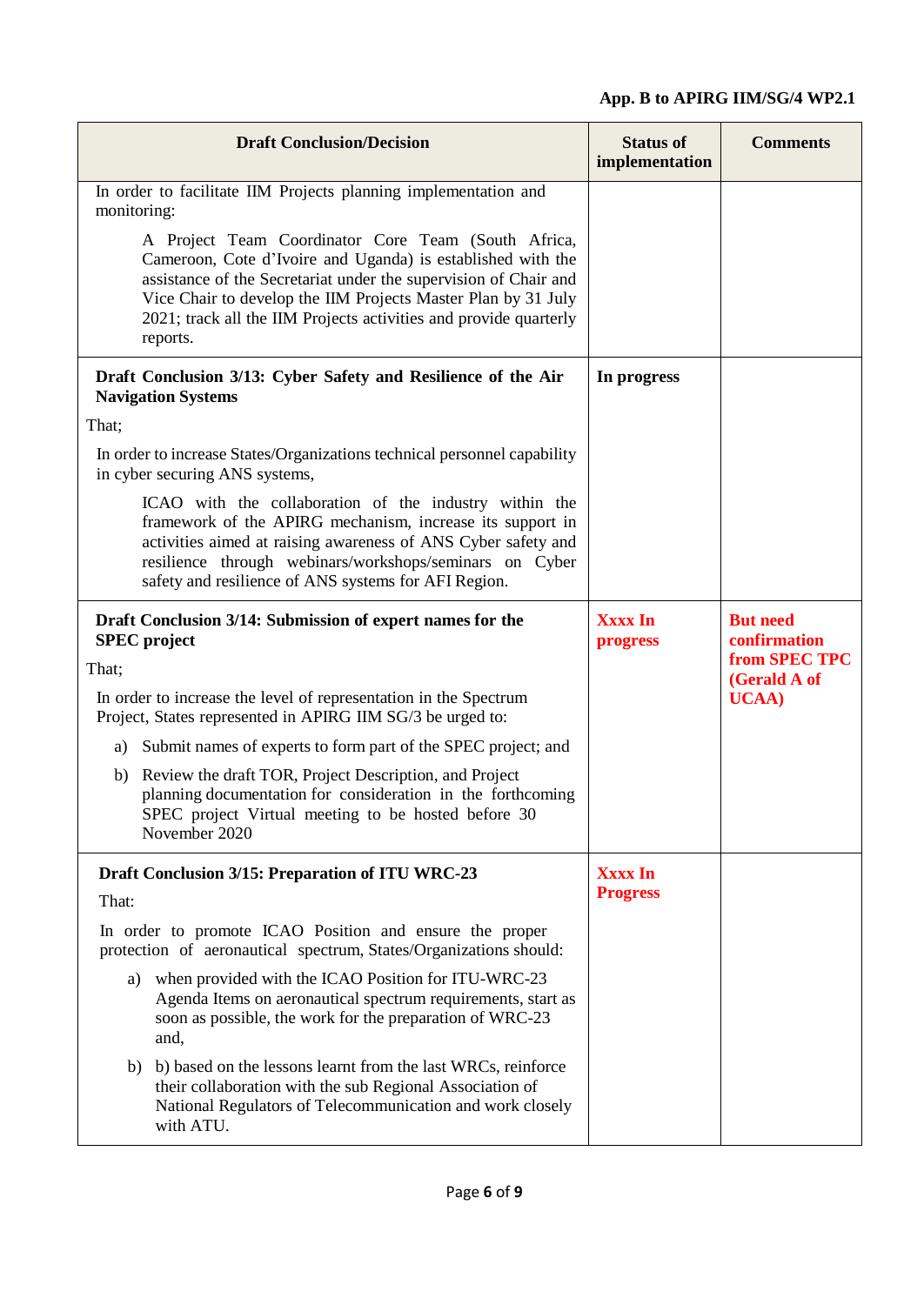|                                                    | <b>Draft Conclusion/Decision</b>                                                                                                                                                                                                                                                                                                                       | <b>Status of</b><br>implementation | <b>Comments</b> |
|----------------------------------------------------|--------------------------------------------------------------------------------------------------------------------------------------------------------------------------------------------------------------------------------------------------------------------------------------------------------------------------------------------------------|------------------------------------|-----------------|
| <b>Draft Decision 3/16:</b>                        | <b>Adoption of the MET Project 1 and MET</b><br><b>Project 2 Terms of Reference and their</b><br>Projects deliverables for 2021-2022                                                                                                                                                                                                                   | <b>Completed</b>                   |                 |
| That:                                              |                                                                                                                                                                                                                                                                                                                                                        |                                    |                 |
|                                                    | In order to expedite the work assigned to AFI IIM MET Projects:                                                                                                                                                                                                                                                                                        |                                    |                 |
| a)<br>as contained in Appendix G;                  | The proposed MET Project 1 and MET Project 2 Terms of<br>References and their associated project deliverables are adopted                                                                                                                                                                                                                              |                                    |                 |
| b)                                                 | In consideration of the ICAO METP/4 Decision 8/1 which calls<br>for the discontinuation of the Manual on the Quality<br>Management System for the Provision of Meteorological<br>Service for International Air Navigation (ICAO Doc 9873),<br>States/Organizations are encouraged to discontinue the use of<br>ICAO Doc 9873 and use WMO No. 1100; and |                                    |                 |
| C)<br>the annual AFI SIGMET Tests.                 | AFI States and Organizations are encouraged to participate in                                                                                                                                                                                                                                                                                          |                                    |                 |
| <b>Draft Conclusion 3/17:</b><br><b>AFI Region</b> | <b>Development of Volcanic Ash</b><br>Contingency Plans and conduct of Volcanic Ash exercises in the                                                                                                                                                                                                                                                   | <b>Completed</b>                   |                 |
| That:                                              |                                                                                                                                                                                                                                                                                                                                                        |                                    |                 |
|                                                    | In view of the need for the provision of information to airlines and<br>en-route aircraft before and during a volcanic eruption:                                                                                                                                                                                                                       |                                    |                 |
| a)<br>with the States/Organizations;               | The State Volcano Observatories listed in the AFI eANP<br>Volume I's Table MET I-1 provide their updated contact<br>details to the Secretariat by 29 January 2021 for sharing                                                                                                                                                                          |                                    |                 |
|                                                    | b) States who have not developed volcanic ash contingency plans<br>and conducted Volcanic Ash exercises should do so, using<br>the guidance in the AFI Volcanic Ash Contingency Plan<br>as contained in Appendix H of the AFI Regional ATM<br>Contingency Plan by 30 June 2021; and                                                                    |                                    |                 |
|                                                    | c) ICAO assists in planning and conducting a coordinated<br>regional Volcanic Ash exercise by 31 December 2021.                                                                                                                                                                                                                                        |                                    |                 |
| <b>Draft Conclusion 3/18:</b>                      | <b>Reporting on Air Navigation</b><br><b>Deficiencies and</b><br>operationalization of the AANDD                                                                                                                                                                                                                                                       | In Progress                        |                 |
| That:                                              |                                                                                                                                                                                                                                                                                                                                                        |                                    |                 |
|                                                    | In order to expedite the operationalization of the AFI Air<br>Navigation Deficiencies Database (AANDD):                                                                                                                                                                                                                                                |                                    |                 |
| a)                                                 | States that have not yet appointed their focal points, are<br>encouraged to do so by 30 October 2020;                                                                                                                                                                                                                                                  |                                    |                 |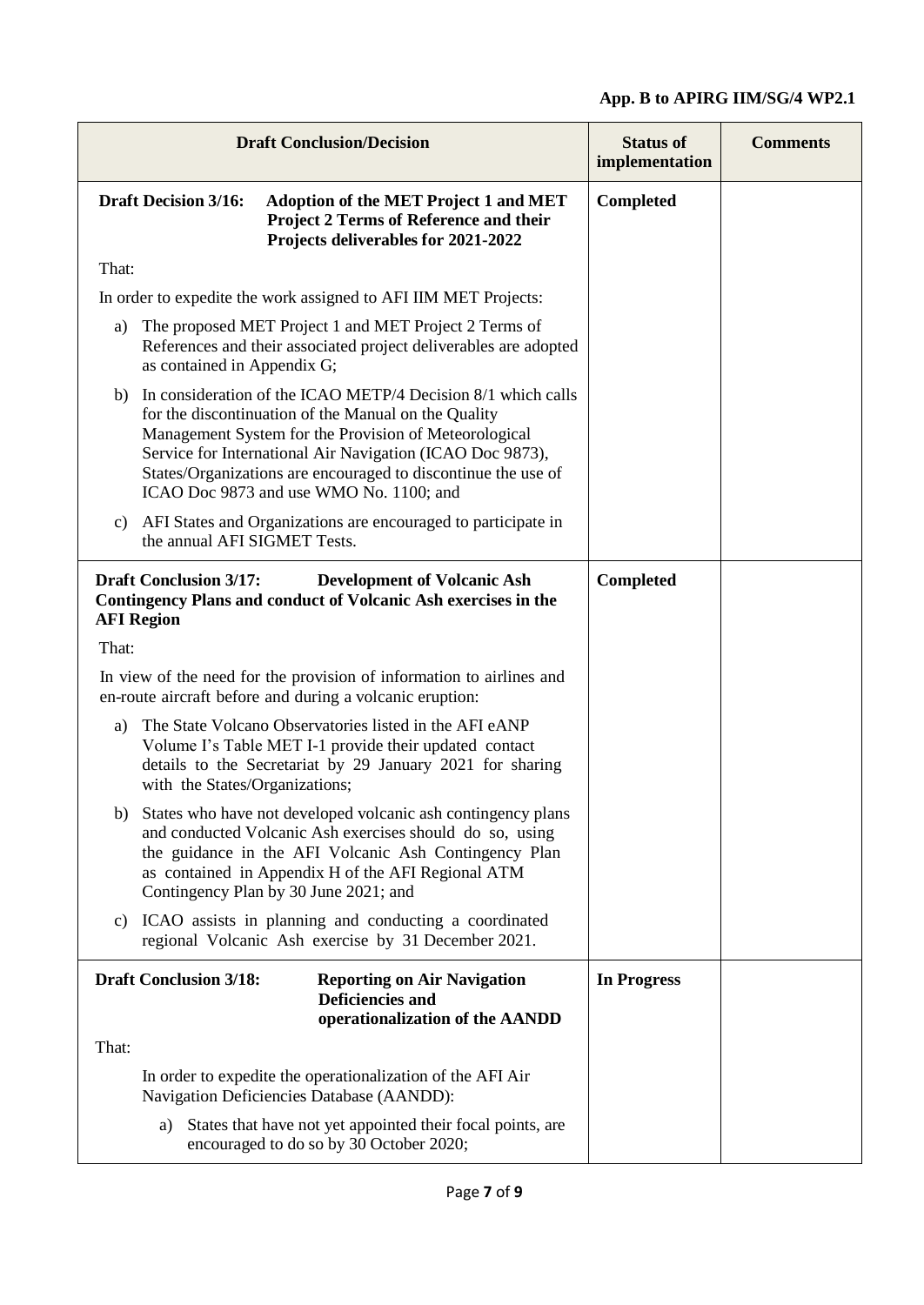| <b>Draft Conclusion/Decision</b>                                                                                                                                                                                    | <b>Status of</b><br>implementation | <b>Comments</b> |
|---------------------------------------------------------------------------------------------------------------------------------------------------------------------------------------------------------------------|------------------------------------|-----------------|
| b) ICAO endeavors to organize the workshop on Reporting<br>on Air Navigation Deficiencies preferably before 31<br>December 2020.                                                                                    |                                    |                 |
| <b>Africa and Indian Ocean</b><br><b>Draft Conclusion 3/19:</b><br><b>Aeronautical Information Management Action Group (AFI AIM</b><br>AG)                                                                          | <b>In Progress</b>                 |                 |
| That:                                                                                                                                                                                                               |                                    |                 |
| In order to harmonize ongoing initiatives and activities in the area<br>of AIM:                                                                                                                                     |                                    |                 |
| States wishing to participate in the AFI AIM AG:<br>a)                                                                                                                                                              |                                    |                 |
| i. Nominate their Representative/s for the AIM<br>AG and the AIM AG Microsoft Teams<br>Collaboration Platform through e-mail to the AIM<br>AG secretariat (kirkmanl@iata.org);                                      |                                    |                 |
| ii. Actively participate in the activities of the AFI<br>AIM AG; and                                                                                                                                                |                                    |                 |
| b) The AIM AG supports the AIM Projects under the IIM<br>SG through sharing relevant Group outcomes and<br>recommendations.                                                                                         |                                    |                 |
| <b>Draft Conclusion 3/20:</b><br><b>Establishment of a Regional Space</b><br><b>Weather Project</b>                                                                                                                 | <b>Completed</b>                   |                 |
| That:                                                                                                                                                                                                               |                                    |                 |
| An APIRG IIM MET Project 3-Space Weather Project is<br>a)<br>established within the IIM SG to guide the implementation of<br>the Annex 3 provision relating to Space Weather requirements<br>within the AFI Region; |                                    |                 |
| South Africa, hosting the AFI Regional Space Weather Center<br>b)<br>through the South African National Space Agency (SANSA),<br>coordinate the APIRG IIM MET Project 3; and                                        |                                    |                 |
| ICAO, after reception of the Project initial document by 31<br>C)<br>January 2021, call for nominations of the project team members<br>from interested AFI States/Organizations.                                    |                                    |                 |
| <b>Draft Conclusion 3/21:</b><br>Development of action plans for the<br>implementation of Space Weather requirements                                                                                                | <b>Completed</b>                   |                 |
| That:                                                                                                                                                                                                               |                                    |                 |
| On the basis of Annex 3 to the ICAO Convention requirements<br>for the provision of space weather services in air navigation plans,                                                                                 |                                    |                 |
| States/Organizations consider the implications of Annex 3<br>a)<br>space weather requirements for AFI States' regulatory                                                                                            |                                    |                 |